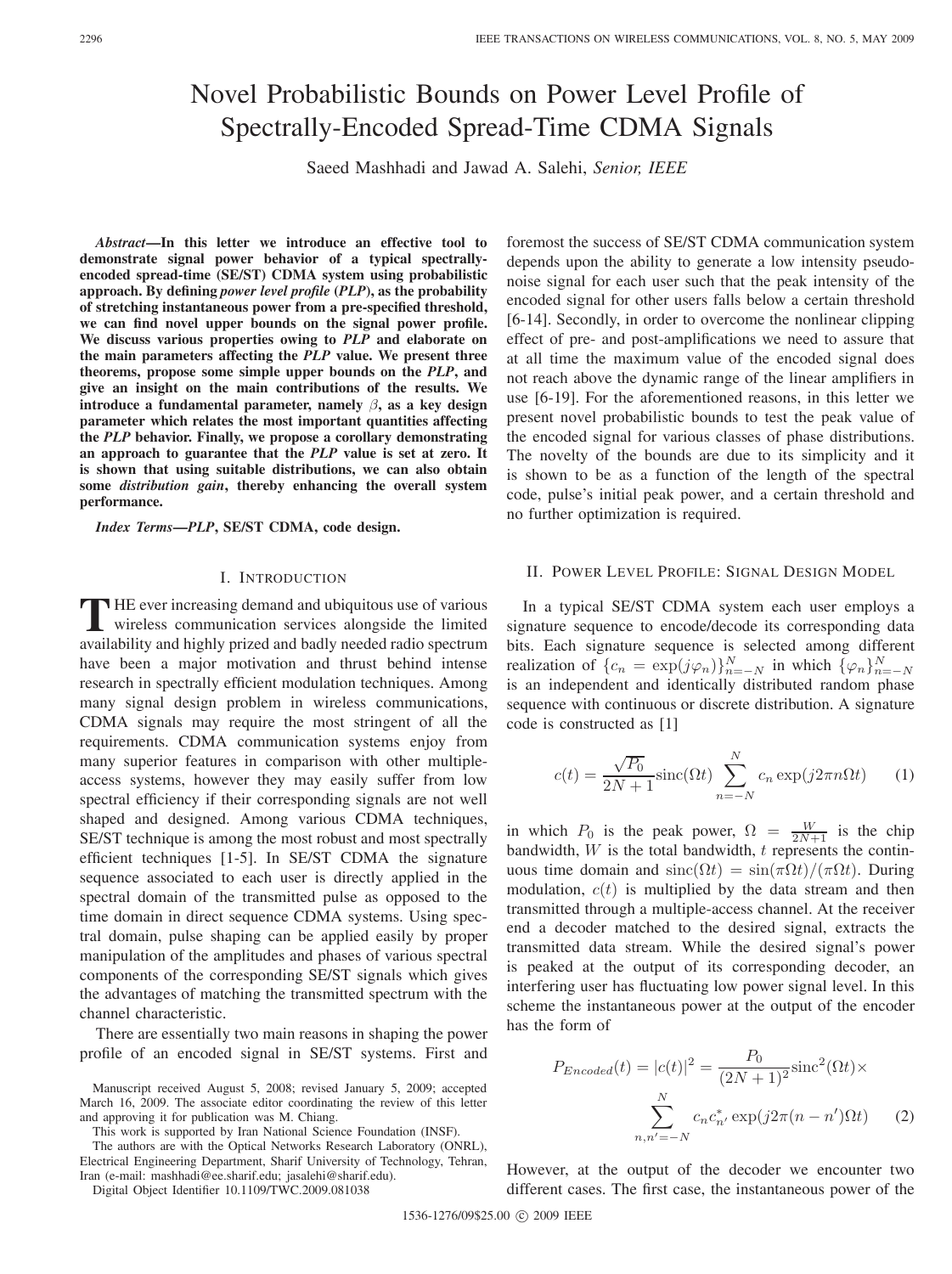

Fig. 1.  $PLP(\alpha, t)$  versus  $\alpha$  and  $\Omega t$  for  $N = 1$  and  $\theta_n$  $\text{uniform}\lbrace k\pi\rbrace_{k=0}^1$ .

desired signal has the form of

$$
P_{Decoded}^{Desired}(t) = \frac{P_0}{(2N+1)^2} \text{sinc}^2(\Omega t) \times
$$

$$
\sum_{n,n'=-N}^{N} \exp(j2\pi(n-n')\Omega t) = P_0 \text{sinc}^2(Wt)
$$
(3)

and the second case, the interfering signal has the form of

$$
P_{Decoded}^{Interfering}(t) = \frac{P_0}{(2N+1)^2} \text{sinc}^2(\Omega t) \times
$$

$$
\sum_{n,n'=-N}^{N} (c_n c_n'^*)(c_{n'} c_{n'}'^*)^* \exp(j2\pi(n-n')\Omega t)
$$
(4)

in which  ${c'_n = \exp(j\varphi'_n)}_{n=-N}^N$  denotes the signature sequence of the interfering user. For the sake of notational simplicity, if we define  $c''_n = c_n c'^*_n = \exp(j(\varphi_n - \varphi'_n))$  then (4) can be rewritten as

$$
P_{Decoded}^{Interfering}(t) = \frac{P_0}{(2N+1)^2} \text{sinc}^2(\Omega t) \times
$$

$$
\sum_{n,n'=-N}^{N} c_n'' c_{n'}''^{*} \exp(j2\pi(n-n')\Omega t) \qquad (5)
$$

 $P_{Decoded}^{Interfering}(t)$  in (5) has the same structure as  $P_{Encoded}(t)$  in (2) and therefore can be handled in a similar manner. Indeed, if we define  $\theta_n$  as  $\theta_n = \varphi_n$  in  $P_{Encoder}(t)$  and  $\theta_n = \varphi_n - \varphi'_n$ in  $P_{Decoded}^{Interfering}(t)$  then we can work with these two processes in a completely similar manner.

It is interesting to note that while  $P_{Decoded}^{Desired}(t)$  is a deterministic function,  $P_{Encode}(t)$  and  $P_{Decode}^{Interfering}(t)$  are two random processes. The specific power level distribution or the instantaneous power for different codes, extended in the range of 0 to  $P_0$ , differs from code to code. Therefore  $P_{Encode}(t)$ is a random process with random power level extension. The power extension of  $P_{Encoder}(t)$  and/or  $P_{Decoded}^{Interfering}(t)$  can be



Fig. 2.  $PLP(\alpha, t)$  versus  $\alpha$  for  $N = 3$ ,  $\theta_n \sim \text{uniform}\{k\pi\}_{k=0}^1$  and  $\Omega t = 0, 1/4, 1/2.$ 

efficiently measured by defining *power level profile* (*PLP*) for  $0 \leq \alpha \leq 1$  as

$$
PLP(\alpha, t) = \Pr(\alpha P_0 \le P(t))\tag{6}
$$

in which  $P(t)$  may be denoted either as  $P_{Encode}(t)$  or  $P_{Decoded}^{Interfering}(t)$  and  $Pr(x \leq X)$  is defined as the probability that the random variable  $X$  equals or exceeds the real number  $x$  [20]. The above definition helps us to investigate important features of the random processes  $P_{Encode}(t)$  and  $P_{Decoded}^{Interfering}(t)$ . For example, in a real scenario, we may limit the signal power due to the modulator amplifiers or channel distortion effects, or in some cases we intend to decrease the instantaneous power values of the encoder output in order to immune our signals against eavesdropping or to hide the signal below the environmental noise levels. Finally, in a multipleaccess environment which is of utmost importance in many wireless communications, at the receiver side we prefer to decrease the power level of the interfering users as much as possible. For all the above examples we require some tools to predict the behavior of the instantaneous power of the encoded signal, i.e.,  $P_{Encoder}(t)$ , or decoded signal, i.e.,  $P_{Decoded}^{Interfering}(t)$ . The *PLP* can be used as an efficient mean to respond to the above inquiries.

In Fig. 1 we show the *PLP* as a function of  $\alpha$  and  $\Omega t$  for the system with  $N = 1$  and  $\theta_n \sim \text{uniform}\{k\pi\}_{k=0}^1$ . In this figures we only sketch the *PLP* value for  $0 \le \Omega t \le 0.5$ . Primarily, this is due to the fact that first, the sinc<sup>2</sup>( $\Omega t$ ) term in the definition of  $P(t)$  has its main energy in the vicinity of  $t = 0$ and second, since the *PLP* function is even with respect to t. We can clearly see the existence of different power levels for different values of  $\alpha$  and  $\Omega t$ . Although for this figure we have chosen a very simple example but yet the *PLP* is a complicated function of  $\alpha$  and  $\Omega t$ .

The *PLP* value, in general, depends on four main factors, namely  $\alpha$ ,  $\Omega t$ , N and  $\theta_n$  distribution.  $\alpha$  is the power threshold indicating a level for testing  $P(t)$  values,  $\Omega t$  is the *PLP* time dependence parameter, and the values of N and  $\theta_n$ 's probability distribution are two factors indicating the effects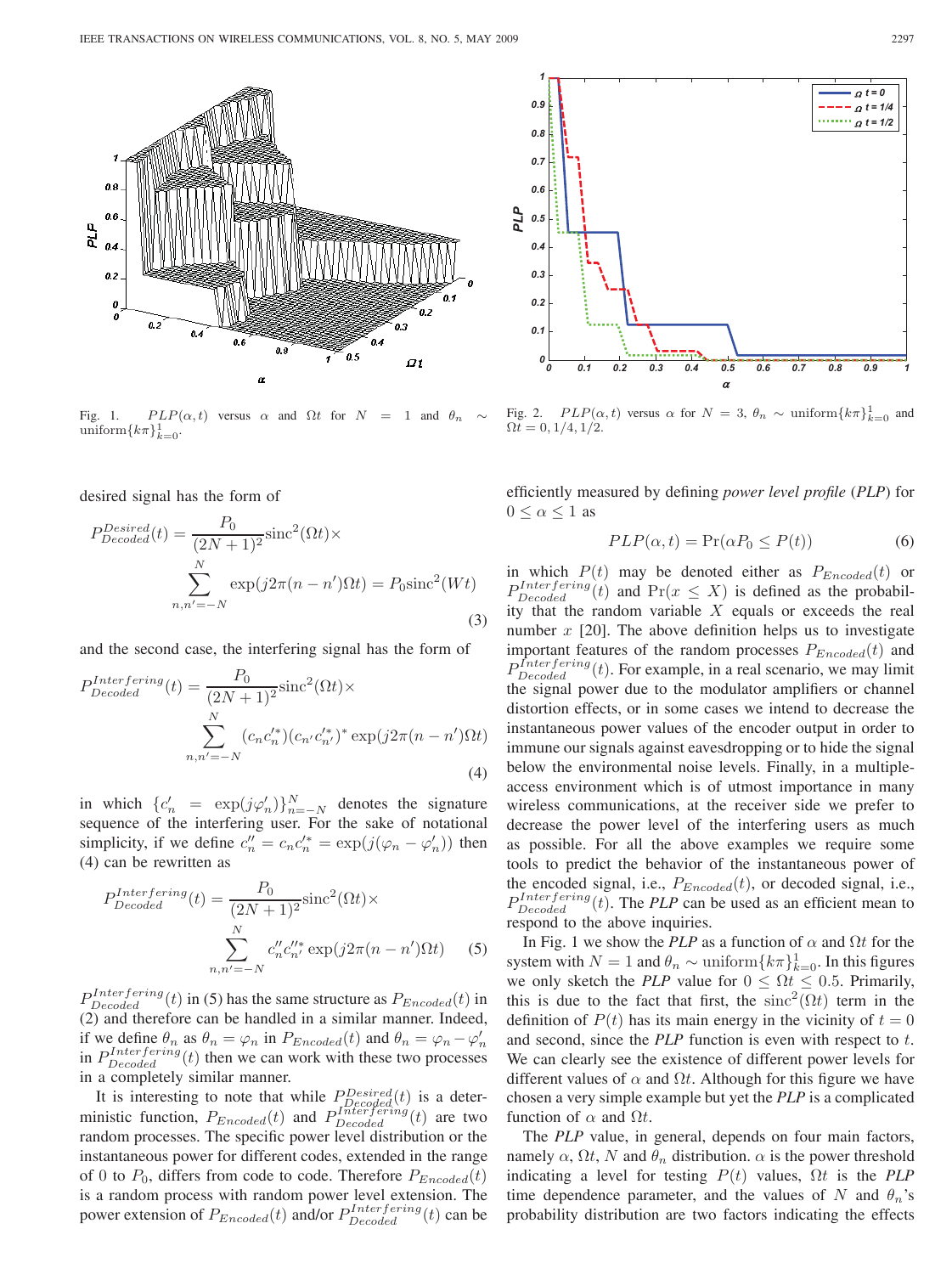

Fig. 3.  $PLP(\alpha, t)$  versus  $\alpha$  for  $\Omega t = 0$ ,  $\theta_n \sim \text{uniform}\{k\pi\}_{k=0}^1$  and  $N = 2, 4, 6, 8.$ 

of  $\{\theta_n\}_{n=-N}^N$  phase sequence. In general, there is a complex relation among the above parameters and the *PLP* values. Therefore, in most cases we are more interested in finding some upper bounds on the *PLP* values as a simple function of the above parameters.

In Fig. 2, we depict  $PLP(\alpha, t)$  versus  $\alpha$  for  $N = 3$  and  $\Omega t = 0, 1/4, 1/2$ , with equal weight binary distribution for  $\theta_n$ , i.e.,  $\theta_n \sim \text{uniform}\lbrace k\pi\rbrace_{k=0}^1$ . It can be seen that *PLP* values are decreasing function of  $\alpha$ . Moreover, there is an important finding: There is not any  $t_0$  such that  $PLP(\alpha, t) \leq$  $PLP(\alpha, t_0)$  for all values of  $\alpha$ . Indeed, based on Fig. 2, for some values of  $\alpha$ ,  $PLP(\alpha, t) \leq PLP(\alpha, 0)$  and for some others  $PLP(\alpha, t) \leq PLP(\alpha, 1/4\Omega)$ . This phenomenological behavior indicates a challenge on finding simple upper bounds, as a function of  $\alpha$ , for  $PLP(\alpha, t)$  based on time domain search.

In Fig. 3, we depict  $PLP(\alpha, t)$  versus  $\alpha$  for  $\Omega t = 0$  and  $\theta_n \sim \text{uniform}\{k\pi\}_{k=0}^{\infty}$  with  $N = 2, 4, 6, 8$ . It can be easily seen that, in most cases, increasing  $N$  can effectively decrease the *PLP* values. Of course there are some values of  $\alpha$  in which increasing N leads to a higher *PLP* value. The general behavior of *PLP* versus N highlights the important role of this parameter in order to control the *PLP* values.

In Fig. 4, we show  $PLP(\alpha, t)$  versus  $\alpha$  for  $N = 2$ and  $\Omega t = 0$  with three different  $\theta_n$  distributions, namely uniform $\{k\pi\}_{k=0}^1$ ,  $\lim_{k=0}$ , uniform ${k\pi/2}_{k=0}^3$ , and uniform $\{k\pi/4\}_{k=0}^7$ . We consider these as 2, 4, and 8 level distributions, respectively. We observe that increasing the distribution level leads to a more smooth *PLP* function. Although, it is clear that *PLP* is a complex function of  $\theta_n$ distributions, but there is not a tangible differences in the *PLP* values at moderate values of  $\alpha$ . But for larger values of α, higher order distributions have the ability to reduce *PLP* values far beyond the lower order counterparts. Therefore, the main effect of  $\theta_n$  distributions can be seen only at larger values of  $\alpha$ .



Fig. 4.  $PLP(\alpha, t)$  versus  $\alpha$  for  $N = 2$ ,  $\Omega t = 0$  and  $\theta_n \sim$  uniform with 2, 4 or 8 levels.

### III. THE *PLP* BOUNDS

In this section we introduce simple upper bounds on the *PLP* function. To this end, we impose some conditions on the distribution of  $\varphi_n$  which in general are not strictly limiting. The results are summarized in the following theorems.

*Theorem 1:* Let  $p(\varphi)$  for  $-\pi < \varphi \leq \pi$  denotes  $\varphi_n$ 's distribution with the following properties:

*a)*  $p(-\varphi) = p(\varphi)$ , i.e.,  $p(\varphi)$  is an even distribution.

*b*)  $\mathbf{E} \cos(\varphi_n) = 0$  in which **E** denotes the expectation operator.

*c*)  $\mathbf{E}\cos(m\varphi_n) \geq 0$  for  $m = 2, 3, 4, \ldots$ Then for all values of t and  $m = 0, 1, 2, \ldots$ 

$$
\mathbf{E}P^{m}(t) \le \mathbf{E}P^{m}(0)
$$
 (7)

in which  $P(t)$  may be regarded either as  $P_{Encode}(t)$  or  $P^{Interfering}_{Decoded}(t).$ 

*Theorem 2:* Under the assumptions of *theorem 1*,  $PLP(\alpha, t)$  has an *N*-asymptote bound as

$$
PLP(\alpha, t) \le \frac{(2m)!}{m! \times (2\beta)^m} \quad : \quad m = \lfloor (\beta + 1)/2 \rfloor \quad (8)
$$

in which  $\beta = \alpha(2N + 1)$  and |x| denotes the greatest lower integer part of  $x$ .

*Theorem 3:* If as an extreme example, we consider uniform distribution on  $[-\pi, \pi]$ , then  $PLP(\alpha, t)$  has an *N*-asymptote bound as

$$
PLP(\alpha, t) \le \frac{m!}{\beta^m} \quad : \quad m = \lfloor \beta \rfloor \tag{9}
$$

For the proofs, see section V.

**1-** *Theorem 1* proposes a tight bound on the *m*th moment of  $P(t)$ , i.e.,  $\mathbf{E}P^{m}(t)$ , based on its equivalent counterpart for P(0). This bound not only is used in proof of *theorem 2*, but also removes the role of t in our derivations.

**2-** Although in *theorem 1* we can relax t and work only with  $t = 0$ , but the results are not enough to directly compare the *PLP* values. In other words, from  $\mathbf{E}P^m(t) \leq \mathbf{E}P^m(0)$  for  $m = 0, 1, 2, \dots$  we can not directly infer that  $PLP(\alpha, t) \leq$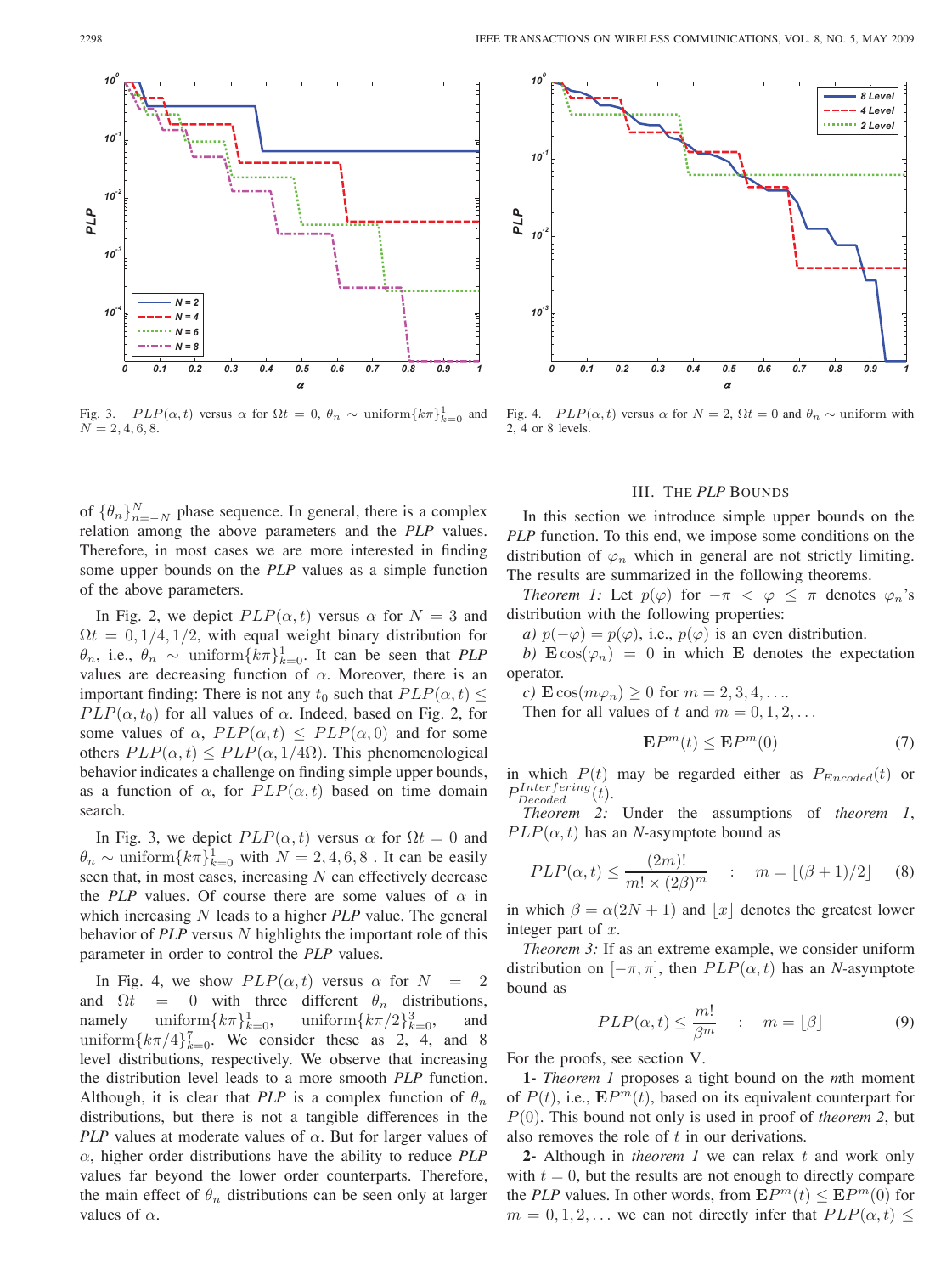

*10<sup>0</sup> 10-1 10-2* PLP Bound *10-3 PLP Bound 10-4 10-5 10-6 General Chernoff Bound General Distribution 10-7 Uniform Distribution 0 2 4 6 8 10 12 14 16 18 20*  $\beta$ 

Fig. 5. Bounds of *theorem 2* and *theorem 3* versus  $\alpha$  for  $N = 15$  and versus N for  $\alpha = 2/3$ .

Fig. 6. Bounds of *theorem 2* and *theorem 3* and the Chernoff bound versus *design factor* β. This figure can be considered as a *design curve*.

 $PLP(\alpha, 0)$ . This fact, which had been shown in previous section following the discussions on Fig. 2 compels us to obtain the upper bounds of (8) and (9).

**3-** *Theorem 2* proposes a general bound on *PLP* values which can be computed in a simple manner. In fact, the only required parameters we need are the values of  $\alpha$  and N in the product form of  $\beta = \alpha(2N + 1)$ .

**4-** The bound on *theorem 2* is independent of t, hence it is uniformly applicable for all values of  $t$ . This property significantly reduces the complexity associated with the exact value of  $PLP$  in relation with parameter  $t$ .

**5-** The bound on *theorem 2* is independent of the exact form of  $\varphi_n$  distribution as long as its distribution satisfies the weak conditions of *theorem 1*. Uniform distributions are among the simplest and most extensively used examples. Therefore, the above bound is also uniformly applicable for a large set of  $\varphi_n$ distributions.

**6-** By *N-*asymptote we imply that the above bounds demonstrate the limiting behavior of *PLP* for large enough values of N. Indeed, the main applications arise mostly for large values of N, and for smaller values the exact behavior of *PLP* function can be investigated by simple computer simulations.

**7-** The bound introduced in *theorem 2* is as a function of the most important parameter namely  $\beta = \alpha(2N + 1)$ . The dominant functional behavior of the bound is in the form of  $\beta^{-m}$ , in which m itself increases as  $\beta$  increases. This indeed induces a fast decay in  $\beta$  which can be shown to be faster than exponential bounds such as Chernoff bound.

**8-** The results of *theorem 3* are a special case of results of *theorem 2* and therefore all the above discussions are also applicable in this case. The only difference is in specifying  $\varphi_n$ distribution which allows us to obtain a special tighter bound.

## IV. MORE DISCUSSION ON *PLP* BOUND

In this section we intend to expand our scope and discuss in more detail certain applications using the results of the above theorems. We begin our discussion by sketching the bounds of *theorem 2* and *theorem 3* in Fig. 5, in which we plot the *PLP* bounds versus  $\alpha$  for  $N = 15$ . We consider two cases of general distribution, satisfying the conditions of *theorem 1*, and uniform distributions over  $[-\pi, \pi]$  separately. It can be observed that using uniform distribution may lead to a great performance improvement, i.e., *PLP* values as small as 10−<sup>12</sup>. Furthermore and more directly, in this figure we investigate the effects of N on the *PLP* bounds through plotting the bounds versus N for  $\alpha = 2/3$  considering two different  $\varphi_n$  distributions. Similarly, using uniform distribution is more preferable than a nonuniform replica, especially for larger values of N.

The above discussions and further examining (8) and (9) lead us to sketch the *PLP* bounds versus  $\beta = \alpha(2N + 1)$  in Fig. 6. We also plot the Chernoff bound for comparison. In this figure we can see the combined effects of  $\alpha$  and N. It is clear that by controlling the  $\beta$  value one can efficiently control the *PLP* values. For example, consider a system design problem in which one requires to guarantee the performance criterion of  $PLP \leq 10^{-3}$  using equal weight binary  $\pm 1$  codes. In this case and by referring to Fig. 6, one infers that setting  $15 \leq \beta$  would be sufficient. Now, for different values of  $\alpha$ , the proper value for N is obtained from  $\beta = \alpha(2N + 1)$ . For example for  $\alpha = 1/2$  we have  $N = 15$ , and for  $\alpha = 1/4$ ,  $N = 30$ . Hence, we may consider Fig. 6 as *design curve* and β as the *design factor* of a SE/ST CDMA system. It is clear that we obtain some improvements in performance by resorting to the uniform distribution. This improvement may be considered as *distribution gain*, in two cases of *PLP Gain* versus β or β *Gain* versus *PLP*. In other words, using uniform distribution would lead to a large *PLP Gain*, a large amount of decrease in the *PLP* value, compared with a nonuniform or general counterparts. Similarly, uniform distribution can be used as a tool to save design resources. For example, for *PLP* set as  $10^{-6}$  and by simple evaluation, we can save a factor of approximately 1.7 in selecting N or  $\alpha$  values. Another important result which is related to the previous theorems can be presented in the following corollary.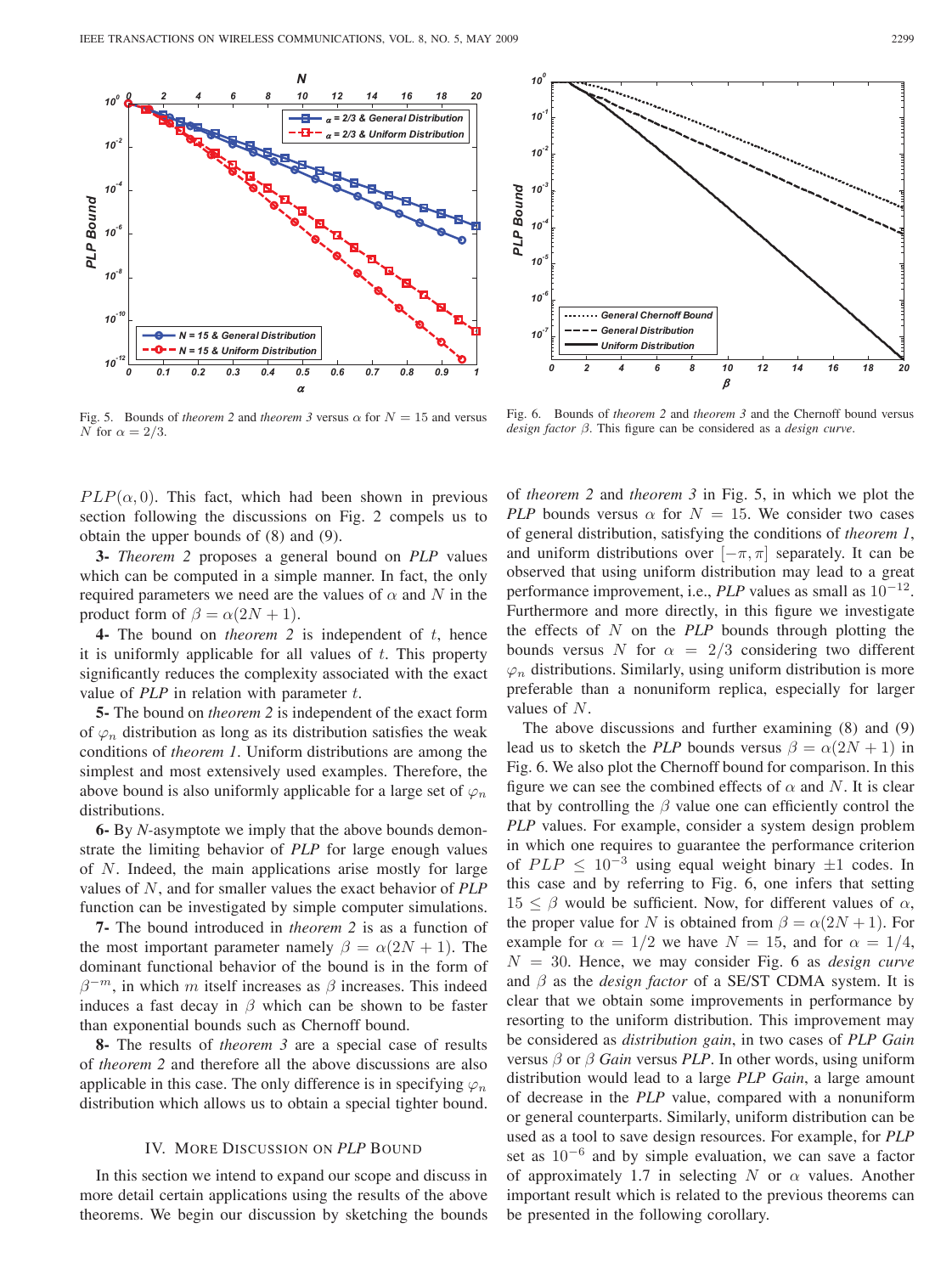*Corollary 1:* Assume in a typical SE/ST CDMA system, we insist on setting  $Pr(\alpha P_0 \leq P(t)) = 0$  for a pre-specified value of  $\alpha$ . This can be done if we remove at most  $\frac{100 \times (2m)!}{m! \times (2\beta)^m}$  percent of codewords from our codebook, in which  $m = |(\beta + 1)/2|$ and  $\beta = \alpha(2N + 1)$ . Moreover, by using uniform distribution we can reduce this percentage to  $\frac{100 \times m!}{\beta^m}$  with  $m = \lfloor \beta \rfloor$ .

For example in a system with  $N = 20$  and  $\alpha = 1/5$ , we need to remove at most 3% of the codewords from the nonuniform codebook or 0.2% of codewords from the uniform codebook (see Fig. 6). This will result that, we can guarantee  $Pr(P_0/5 \leq P(t)) = 0$  for the remaining new codebook. This example shows the penalty for setting *PLP* exactly at zero is negligible in most practical cases.

## V. PROOF OF THEOREMS

In this section we outline the proof of theorems in section III.

*Lemma 1:* if  $\varphi_n$  satisfies the conditions of *theorem 1*, then  $\theta_n$  satisfies the same conditions, too.

Proof: In the case of  $P_{Encoded}(t)$ ,  $\theta_n = \varphi_n$ , hence *lemma 1* directly applies. However, in the case of  $P_{Decoded}^{Interfering}(t)$  we have  $\theta_n = \varphi_n - \varphi'_n$ , in which for both independent random variables  $\varphi_n$  and  $\varphi'_n$  satisfy the conditions of *theorem 1*. Here, condition *(a)* is trivial since distribution function of  $\theta_n$  is obtained by the convolution of two even distribution functions. Moreover, we note that

$$
\mathbf{E}\cos(m\theta_n) = \mathbf{E}\cos(m\varphi_n - m\varphi'_n)
$$
  
=  $\mathbf{E}\cos(m\varphi_n)\cos(m\varphi'_n)$   
=  $\mathbf{E}\cos(m\varphi_n) \times \mathbf{E}\cos(m\varphi'_n)$  (10)

Therefore,  $\theta_n$  satisfies conditions *(b)* and *(c)*, following  $\varphi_n$ and  $\varphi'_n$ . Based on *lemma 1*, in the following we only work with  $\theta_n$  notation.

Proof of *theorem 1*: From (2) or (5) and for  $m = 0, 1, 2, \ldots$ we have

$$
\mathbf{E}P^{m}(t) = \frac{P_{0}^{m}}{(2N+1)^{2m}} \times \text{sinc}^{2m}(\Omega t) \times
$$

$$
\sum_{n_{1},...,n_{m}=-N}^{N} \sum_{n'_{1},...,n'_{m}=-N}^{N} \mathbf{E}(c_{n_{1}} \cdots c_{n_{m}} c_{n'_{1}}^{*} \cdots c_{n'_{m}}^{*})
$$

$$
\times \exp(j2\pi(n_{1}-n'_{1}+\cdots+n_{m}-n'_{m})\Omega t)
$$
(11)

Since  $\{c_n = \exp(j\theta_n)\}_{n=-N}^N$  is an i.i.d. random sequence we can write

$$
\mathbf{E}P^{m}(t) = \frac{P_{0}^{m}}{(2N+1)^{2m}} \times \operatorname{sinc}^{2m}(\Omega t) \times
$$
\n
$$
\sum_{n_{1},...,n_{m}=-N}^{N} \sum_{n'_{1},...,n'_{m}=-N}^{N} \mathbf{E}(c_{-N}^{\gamma_{-N}} \cdots c_{N}^{\gamma_{N}})
$$
\n
$$
\times \exp(j2\pi(n_{1}-n'_{1}+\cdots+n_{m}-n'_{m})\Omega t)
$$
\n
$$
= \frac{P_{0}^{m}}{(2N+1)^{2m}} \times \operatorname{sinc}^{2m}(\Omega t) \times
$$
\n
$$
\sum_{n_{1},...,n_{m}=-N}^{N} \sum_{n'_{1},...,n'_{m}=-N}^{N} \mathbf{E}c_{-N}^{\gamma_{-N}} \cdots \mathbf{E}c_{N}^{\gamma_{N}}
$$
\n
$$
\times \exp(j2\pi(n_{1}-n'_{1}+\cdots+n_{m}-n'_{m})\Omega t) \quad (12)
$$

in which  $\{\gamma_n = \gamma_n(n_1, \dots, n_m, n'_1, \dots, n'_m)\}_{n=-N}^N$  are some integer coefficients. Based on the assumptions of *theorem 1*  $\mathbf{E}c_n^m = \mathbf{E}\cos(m\theta_n) \ge 0$  and since  $P(t)$  is real we have

$$
\mathbf{E}P^{m}(t) = \frac{P_{0}^{m}}{(2N+1)^{2m}} \times \operatorname{sinc}^{2m}(\Omega t) \times \sum_{n_{1},...,n_{m}=-N}^{N}
$$

$$
\sum_{n'_{1},...,n'_{m}=-N}^{N} \mathbf{E} \cos(\gamma_{-N}\theta_{-N}) \cdots \mathbf{E} \cos(\gamma_{N}\theta_{N})
$$

$$
\times \cos(2\pi(n_{1}-n'_{1}+\cdots+n_{m}-n'_{m})\Omega t) \qquad (13)
$$

However, since  $\mathbf{E} \cos(\gamma_N \theta - N) \cdots \mathbf{E} \cos(\gamma_N \theta - N) \geq 0$  we can write

$$
\mathbf{E}P^{m}(t) \leq \frac{P_{0}^{m}}{(2N+1)^{2m}} \times \sum_{n_{1},...,n_{m}=-N}^{N} \mathbf{E} \cos(\gamma_{-N}\theta_{-N}) \cdots \mathbf{E} \cos(\gamma_{N}\theta_{N})
$$
\n
$$
n'_{1},...,n'_{m}=-N \tag{14}
$$

But the right hand side of (14) is equal to the exact value of  $\mathbf{E}P^m(0)$  and therefore for all values of t and for  $m =$  $0, 1, 2, \ldots$ ,  $\mathbf{E}P^{m}(t) \leq \mathbf{E}P^{m}(0)$ , which completes the proof.

Proof of *theorem 2*: Based on (6), we have defined *PLP* as

$$
PLP(\alpha, t) = \Pr(\alpha P_0 \le P(t)) = \int_{\alpha P_0}^{\infty} p(P, t) dP \qquad (15)
$$

in which  $p(P, t)$  denotes probability distribution of  $P(t)$ . However, since  $P(t) \geq 0$ , it can be easily seen that for  $m = 0, 1, 2, \ldots$ 

$$
\int_{\alpha P_0}^{\infty} p(P, t) dP \le \int_0^{\infty} (P/\alpha P_0)^m p(P, t) dP
$$

$$
= \mathbf{E} (P(t)/\alpha P_0)^m \tag{16}
$$

Now using the results of *theorem 1*, and combining (15) and (16) we have

$$
PLP(\alpha, t) \le \mathbf{E}P^{m}(0) / (\alpha P_{0})^{m}
$$
 (17)

The above relation can be further simplified if we focus on  $P(0)$ . However,

$$
P(0) = \frac{1}{2N+1} \times |\sqrt{\frac{P_0}{2N+1}} \sum_{n=-N}^{N} c_n|^2 = \frac{c_R^2 + c_I^2}{2N+1}
$$
 (18)

in which  $c_R = \sqrt{\frac{P_0}{2N+1}} \sum_{n=-N}^{N} \cos(\theta_n)$  and  $c_I =$  $\sqrt{\frac{P_0}{2N+1}}\sum_{n=-N}^{N}\sin(\theta_n)$  are the summation of i.i.d. random variables. Under the assumptions of *theorem 1* and in the limit when  $N \longrightarrow \infty$ ,  $c_R$  and  $c_I$  tend to be two independent zero-mean Gaussian random variables with variances of  $P_0 \mathbf{E} \cos^2(\theta_n)$  and  $P_0 \mathbf{E} \sin^2(\theta_n)$ , respectively. If we define